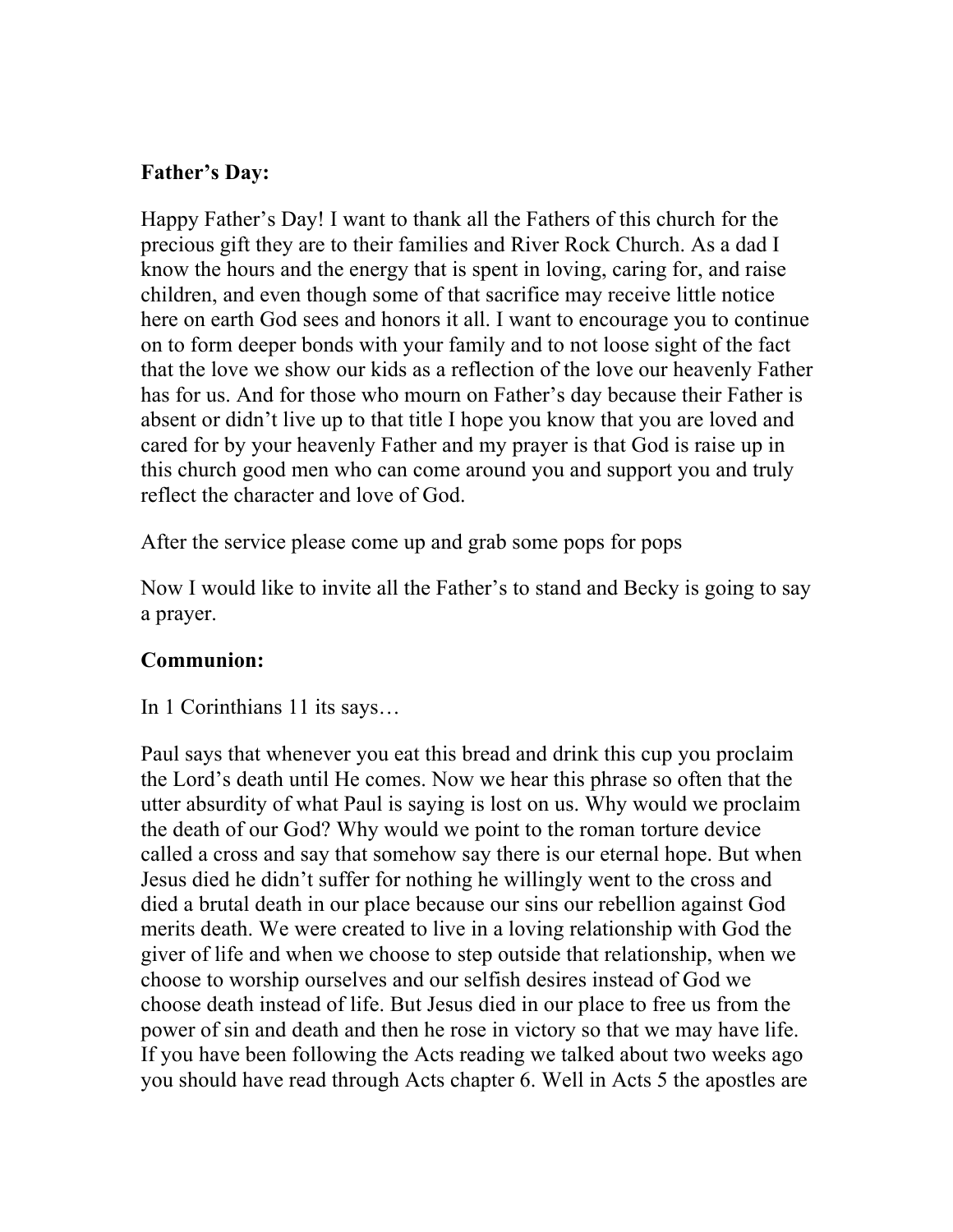arrested for performing miracles and preaching the Gospel. But then an angel opens up the jail gates and he tells them in Acts 5:20…(read).

Not a life of luxury, not a life of safety, a life lived in a loving relationship with God the creature of the universe.

We proclaim the life death and resurrection of Jesus Christ because its only by His sacrifice and by His victory that we can live as we were created to live and begin now a life with God that extends into eternity. So as the elements are passed around I invite you to get together with the people in your row and the people over hear join a row to your right and pray together ask God to forgive you of sins, praise and thank him for his life death and resurrection and ask that he would empower you with his holy spirirt to life the life he won for you.

And if you do not have a personal relationship with Jesus I invite you to right now say a simple prayer and say "Lord Jesus I know that I am a sinner that I have chosen to rebel against you by following my own selfish desire. I know that I need your saving grace. Thank you that you for dyeing on the cross for my sins and for rising again in victory so I may have eternal life with you. Please forgive me of my sins, be the Lord of my life and empower me to live for you."

After you have prayer together take the bread and the cup together and then when it seems like everyone has had finished we will end in prayer.

#### **Juneteenth**

Juneteenth is a celebration of the new found freedom of enslaved black men women in the united states. Even though Abraham lincons emancipation proclamation was issued in 1863 it wasn't until June  $19<sup>th</sup>$  in 1865 that the enslaved people of Galveston Texas actually saw freedom from their slave masters. This wasn't because the slave masters didn't know that these people were supposed to be free they did know but it took the union army to come to their doorsteps and force them to free their slaves at the point of a gun for the people of Galveston Texas to actually be freed.

Now its only been in the last year or two that I became aware of Juneteenth but it's a beautiful recognition that all people are created in the image of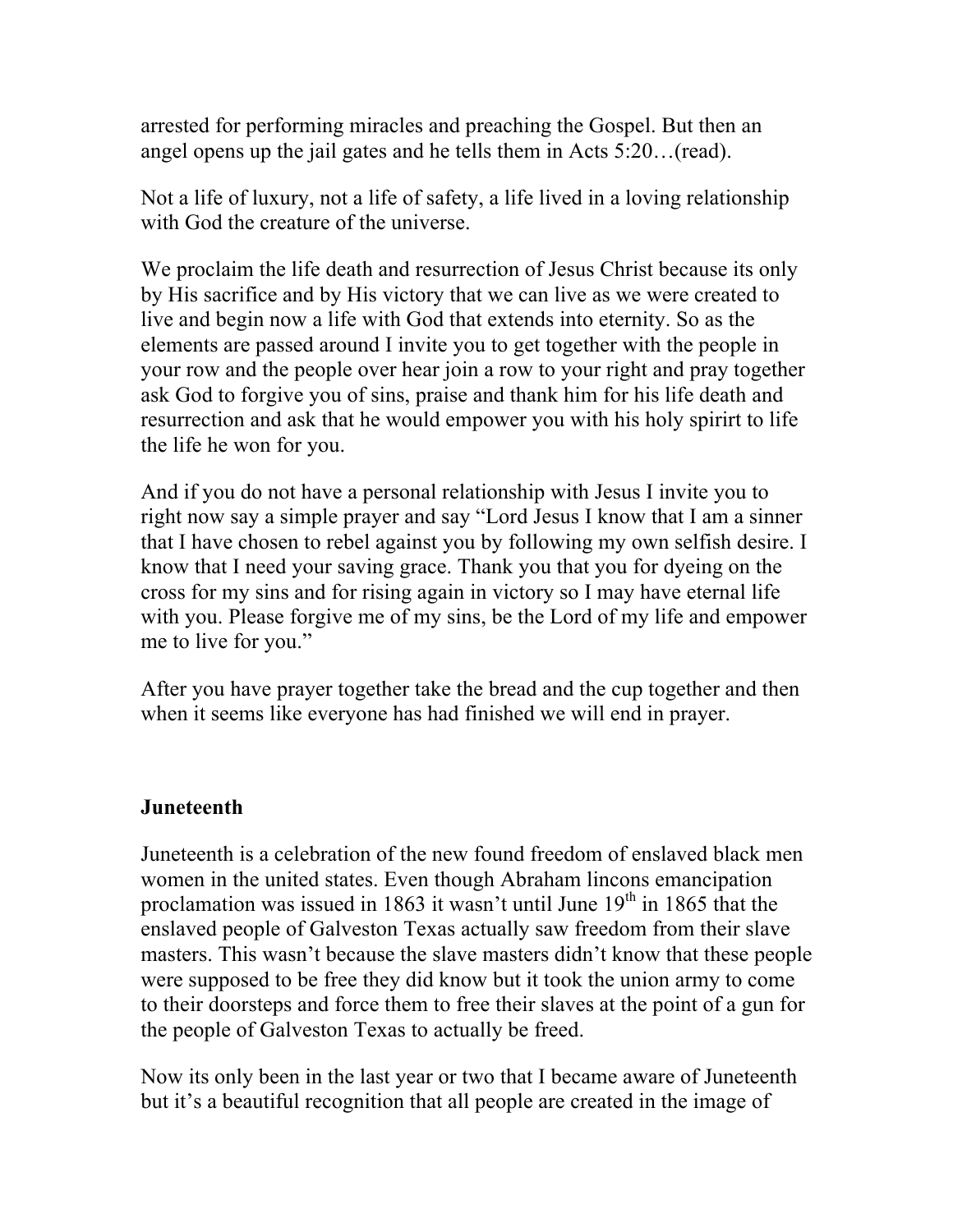God and deserve freedom and it's a celebration of that eternal truth being lived out still imperfectly but to a greater degree on June  $19<sup>th</sup> 1865$ .

Like I said I am still learning about the observance of Juneteenth but someone at River Rock pointed me to this great documentary that shows that talks about the history of Junteenth and the relationship between Faith and Freedom. I watched it and fair warning some of the topics discussed and the images are graphic but its an honest look at the history of slavery and the brave men and women who propelled by their faith sought freedom for themselves and their communities. I would highly encourage you to take some time and watch it.

I also wanted to share a prayer as we celebrate freedom and seek to live in a way that reflects the love of God for all people…

### **Jonah 1:1-17 The Prophet and the Pagans**

#### **Introduction:**

Chapter one of Jonah almost sounds like the beginning of a joke "So a prophet boarded a ship with a bunch of Pagans." Jonah is very different from many of the minor prophets in fact some people wouldn't even consider it to be part of the minor prophets because it changes the angle through which we see God's work through the prophets by focusing not on the message or the nation being prophesied against but on the prophet himself. So as we look at Jonah chapter one today we are going to get a glimpse into his relationship with God and see why it's important for us today and what it tells us about the presence of God.

#### **Jonah 1:1-2**

- Setting and conflict introduced
- What can we tell about the setting?
	- o Jonah in 2 Kings 14
		- During the reign of King Jeroboam II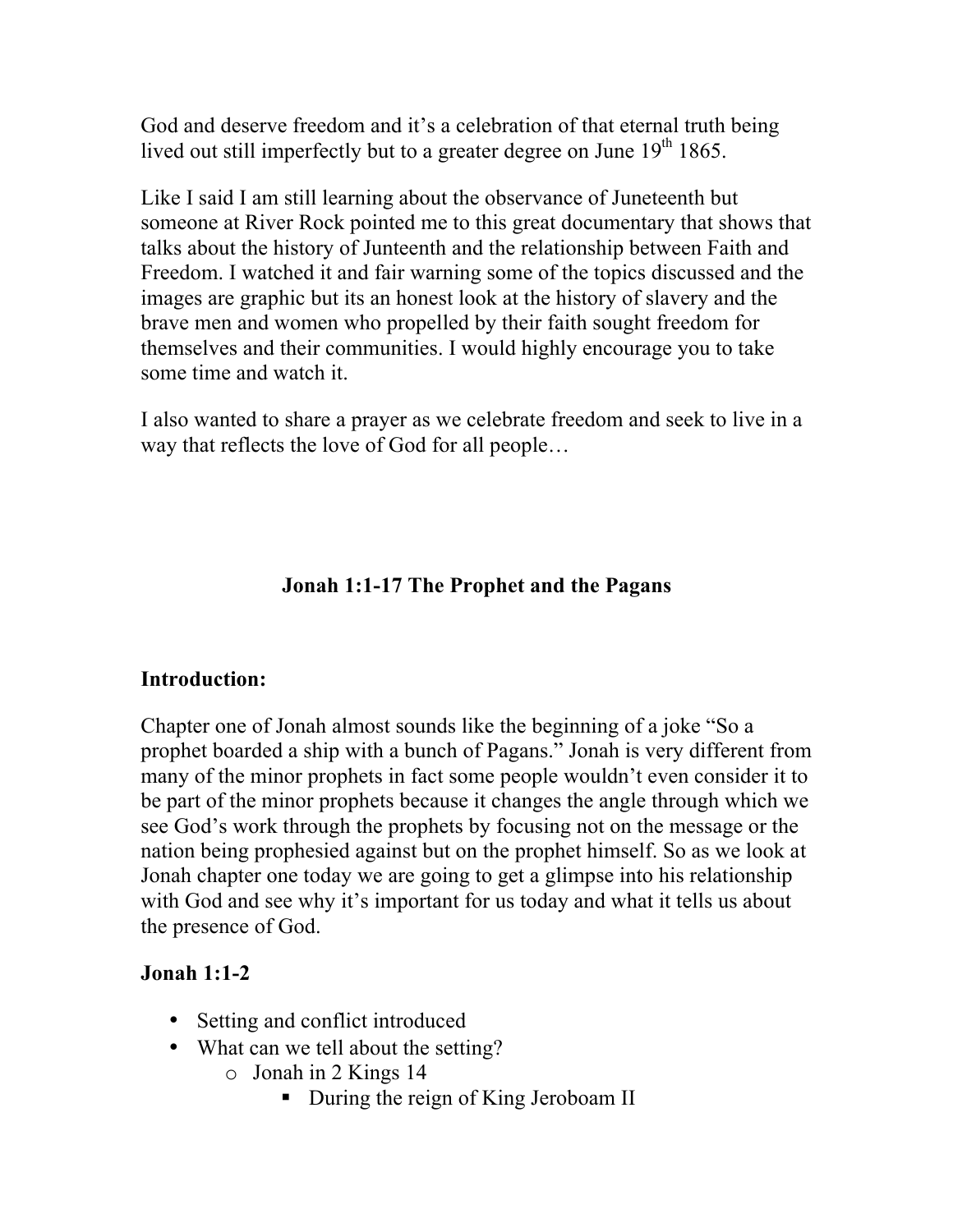- 760BC
- Israel Wealth
	- Wickedness increased
- § Assyria weakened
	- Unique setting in the prophets we have looked at
- What is the conflict?
	- o Assyria is still and enemy
	- o 500 miles away
		- Jonah will say more later

**Transition:** So God comes to Jonah and tells him to prophesy to Nineveh and Jonah reacts pretty poorly…

# **Jonah 1:3-5**

- Jonah decides to flee from the presence of God
	- o Western most point
	- o Common thought
	- o Poor theology
		- Lying to himself
	- o Mistake that some scholars make
- Begins his decent into the depths
	- o Down to Jopa
	- o Down into the ship
	- o Down into the bottom of the ship
	- o Down into a deep sleep
- Meanwhile…
	- o Raging storm
	- o Tossing their cargo
	- o Each man praying to his god
		- Jonah is sleeping
			- Willful blindness
				- o Blind to heart of God
				- o Blind to the power of God
				- o Blind to the threat surrounding him
- Letting bills pile up
- Amazing illustration of our thought patterns when we rebel against God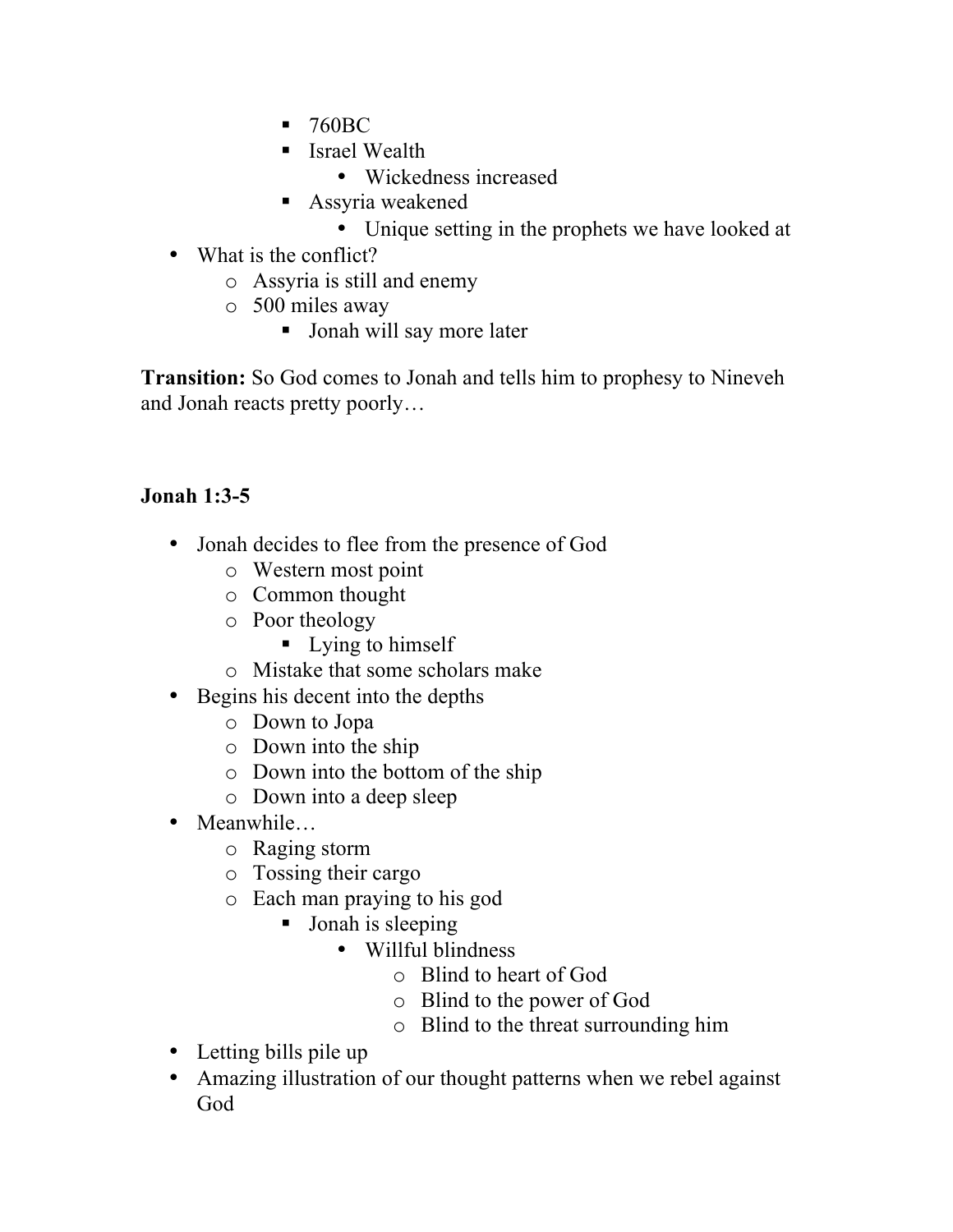- o Very rarely do we sin because we don't know it's a sin
	- But we dive into willful blindness by justifying it
	- Or trick ourselves into thinking our sins will never catch up to us.

**Transition:** Eventually the Sailors realize that Jonah is just sleeping in the bottom of the boat and they come down to get him…

## **Jonah 1:6-9**

- "How is it that you are sleeping"-Hebrew its much more biting "What do you think your doing O sleeper?"
- Funny enough its this pagan captain who calls Jonah to return to God o God does this often
- Cast lots
	- o Biblical text unclear
	- o Jar with objects
- Lot falls on Jonah
- Kind of ironic
	- o Doesn't speak until basically he has no choice
	- o He makes this proclamation about who he is and what he believes but his actions don't match up
		- Perhaps that why he doesn't say his occupation.

**Transition:** Jonah finally comes clean and so now they have to decide what to do with him…

# **Jonah 1:10-13**

• You get this contrast between Jonah and the pagan sailors o payment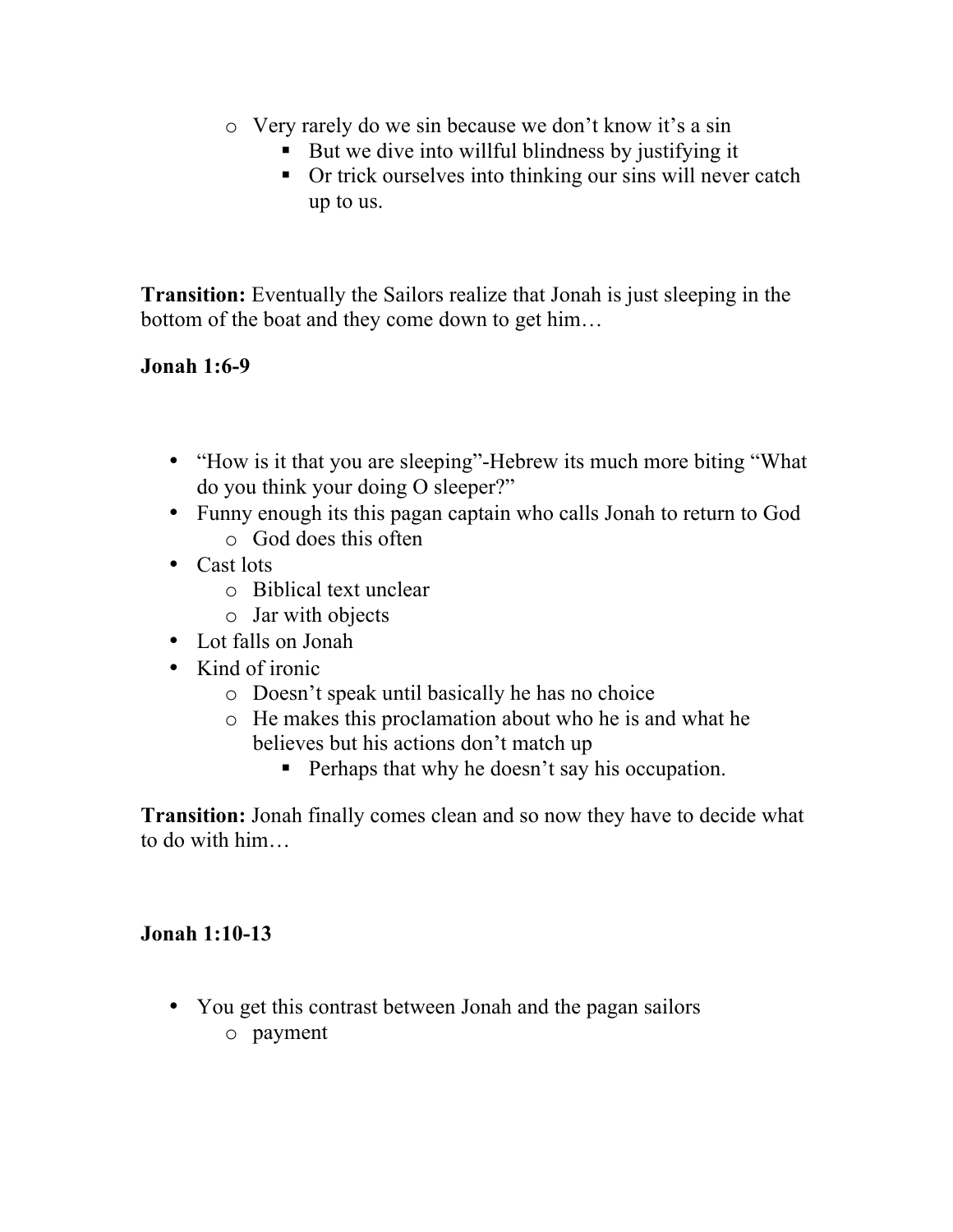**Transition:** After they have lost their cargo have been battling the storm for awhile the storm is just getting worse and worse so they together call on the Lord…

## **Jonah 1:14-17**

- Okay God if this is what you want we will but don't hold it against us
- Why didn't Jonah jump?
	- o Wonder if by this time Jonah had changed his mind
- God stops the pagan sailors worshiped the one true God.
- Meanwhile Jonah has sunk to the depths of the sea
	- o God sends a giant fish to swallow him and he lives in the belly of the fish for 3 days and 3 nights

**Conclusion**: So as we conclude our first part in Jonah we have to ask the question why is this important? What does Jonah teach us about our the presence of God

- God's presence is not dependent on our prosperity
- God's presence is not dependent on our perfection o 1 corinthians 14 Follow the way of love
- God's presence includes a beautiful plan for our lives.

If you right now feel distant from God know this truth God has not abandoned you He is present he is pursuing you with His love. Before we question the nearness of God we need to first examine our lives and ask if we are fleeing God by justifying sin or by distracting ourselves with the business of life.

Next week we are going to look at Jonah chapters 3-4 and see what happens when Jonah gets back on track and if your main reference for Jonah is how its told in a children's Bible then the ending will be pretty surprising.

Before we close in prayer I do have some homework for you.

Due to time we will not be covering Jonah's prayer in chapter 2 so I encourage you to read that this week and compare what Jonah says about himself and his relationship with God in the prayer with how he described in